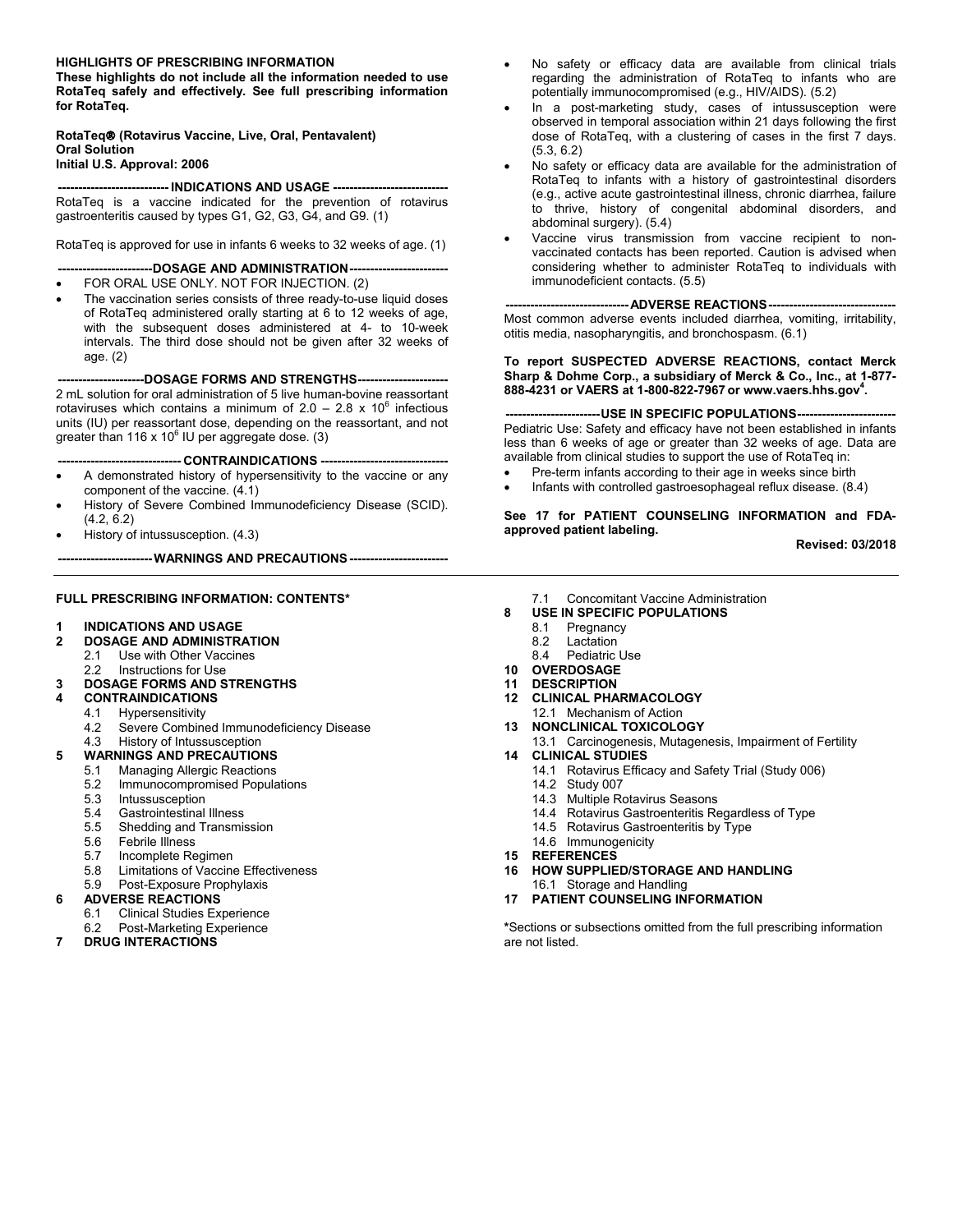# **FULL PRESCRIBING INFORMATION**

# **1 INDICATIONS AND USAGE**

RotaTeq® is indicated for the prevention of rotavirus gastroenteritis in infants and children caused by types G1, G2, G3, G4, and G9 when administered as a 3-dose series to infants between the ages of 6 to 32 weeks. The first dose of RotaTeq should be administered between 6 and 12 weeks of age *[see Dosage and Administration (2)]*.

# **2 DOSAGE AND ADMINISTRATION**

FOR ORAL USE ONLY. NOT FOR INJECTION.

The vaccination series consists of three ready-to-use liquid doses of RotaTeq administered orally starting at 6 to 12 weeks of age, with the subsequent doses administered at 4- to 10-week intervals. The third dose should not be given after 32 weeks of age *[see Clinical Studies (14)]*.

There are no restrictions on the infant's consumption of food or liquid, including breast milk, either before or after vaccination with RotaTeq.

Do not mix the RotaTeq vaccine with any other vaccines or solutions. Do not reconstitute or dilute *[see Dosage and Administration (2.2)]*.

For storage instructions *[see How Supplied/Storage and Handling (16.1)]*.

Each dose is supplied in a container consisting of a squeezable plastic dosing tube with a twist-off cap, allowing for direct oral administration. The dosing tube is contained in a pouch *[see Dosage and Administration (2.2)]*.

# **2.1 Use with Other Vaccines**

In clinical trials, RotaTeq was administered concomitantly with other licensed pediatric vaccines *[see Adverse Reactions (6.1), Drug Interactions (7.1), and Clinical Studies (14)]*.

# **2.2 Instructions for Use**

To administer the vaccine:



Tear open the pouch and remove the dosing tube.



Clear the fluid from the dispensing tip by holding tube vertically and tapping cap.

Open the dosing tube in 2 easy motions:



1. Puncture the dispensing tip by screwing cap *clockwise* until it becomes tight.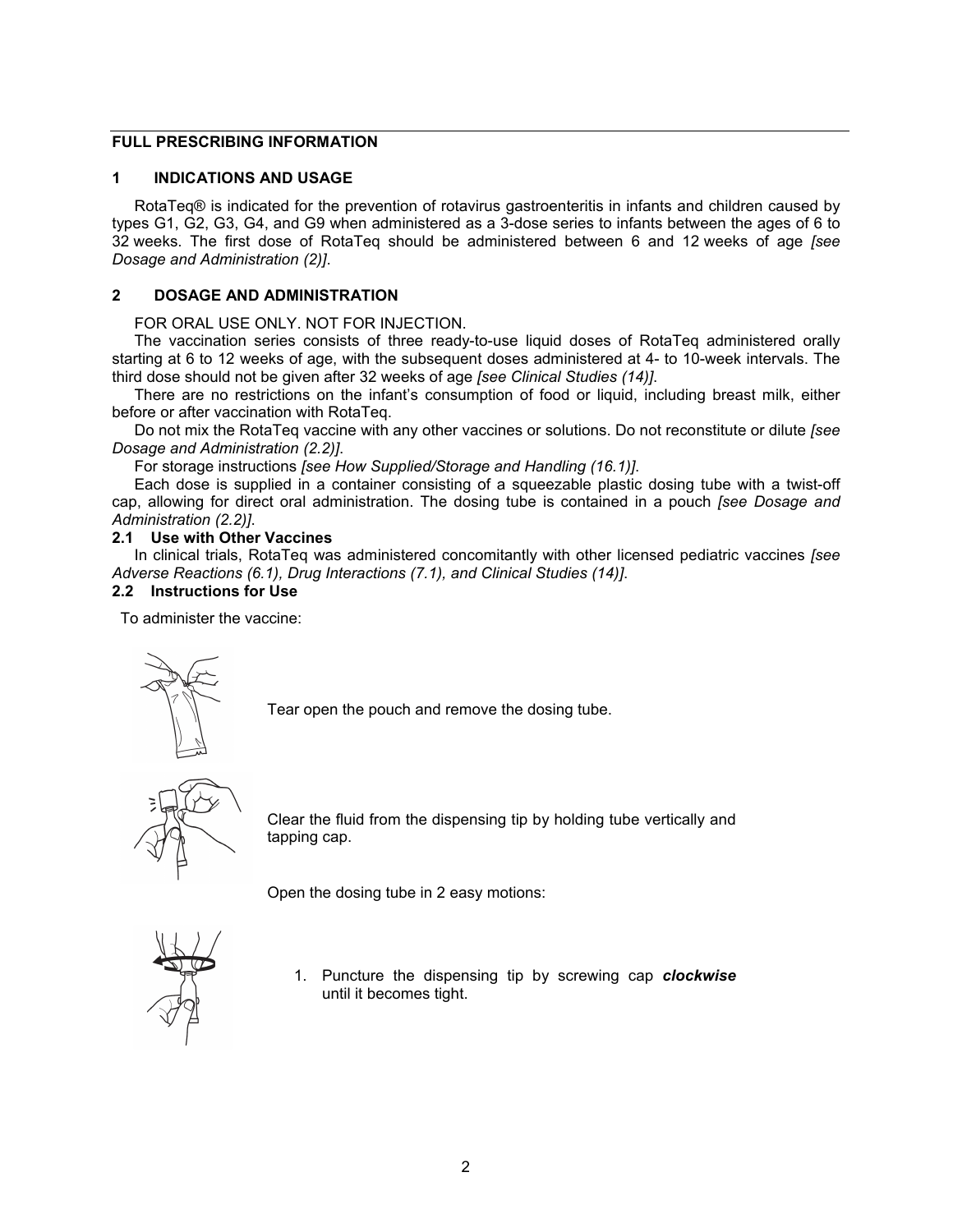

2. Remove cap by turning it *counterclockwise*.

Administer dose by gently squeezing liquid into infant's mouth toward the inner cheek until dosing tube is empty. (A residual drop may remain in the tip of the tube.)

If for any reason an incomplete dose is administered (e.g., infant spits or regurgitates the vaccine), a replacement dose is not recommended, since such dosing was not studied in the clinical trials. The infant should continue to receive any remaining doses in the recommended series.

Discard the empty tube and cap in approved biological waste containers according to local regulations.

# **3 DOSAGE FORMS AND STRENGTHS**

RotaTeq, 2 mL for oral use, is a ready-to-use solution of live reassortant rotaviruses, containing G1, G2, G3, G4 and P1A[8] which contains a minimum of  $2.0 - 2.8 \times 10^6$  infectious units (IU) per individual reassortant dose, depending on the reassortant and not greater than 116 x 10 $^{\circ}$  IU per aggregate dose.

Each dose is supplied in a container consisting of a squeezable plastic dosing tube with a twist-off cap, allowing for direct oral administration. The dosing tube is contained in a pouch.

# **4 CONTRAINDICATIONS**

## **4.1 Hypersensitivity**

A demonstrated history of hypersensitivity to any component of the vaccine.

Infants who develop symptoms suggestive of hypersensitivity after receiving a dose of RotaTeq should not receive further doses of RotaTeq.

## **4.2 Severe Combined Immunodeficiency Disease**

Infants with Severe Combined Immunodeficiency Disease (SCID) should not receive RotaTeq. Postmarketing reports of gastroenteritis, including severe diarrhea and prolonged shedding of vaccine virus, have been reported in infants who were administered RotaTeq and later identified as having SCID *[see Adverse Reactions (6.2)]*.

## **4.3 History of Intussusception**

Infants with a history of intussusception should not receive RotaTeq.

# **5 WARNINGS AND PRECAUTIONS**

# **5.1 Managing Allergic Reactions**

Appropriate medical treatment and supervision must be available to manage possible anaphylactic reactions following administration of the vaccine.

# **5.2 Immunocompromised Populations**

No safety or efficacy data are available from clinical trials regarding the administration of RotaTeq to infants who are potentially immunocompromised including:

- Infants with blood dyscrasias, leukemia, lymphomas of any type, or other malignant neoplasms affecting the bone marrow or lymphatic system.
- Infants on immunosuppressive therapy (including high-dose systemic corticosteroids). RotaTeg may be administered to infants who are being treated with topical corticosteroids or inhaled steroids.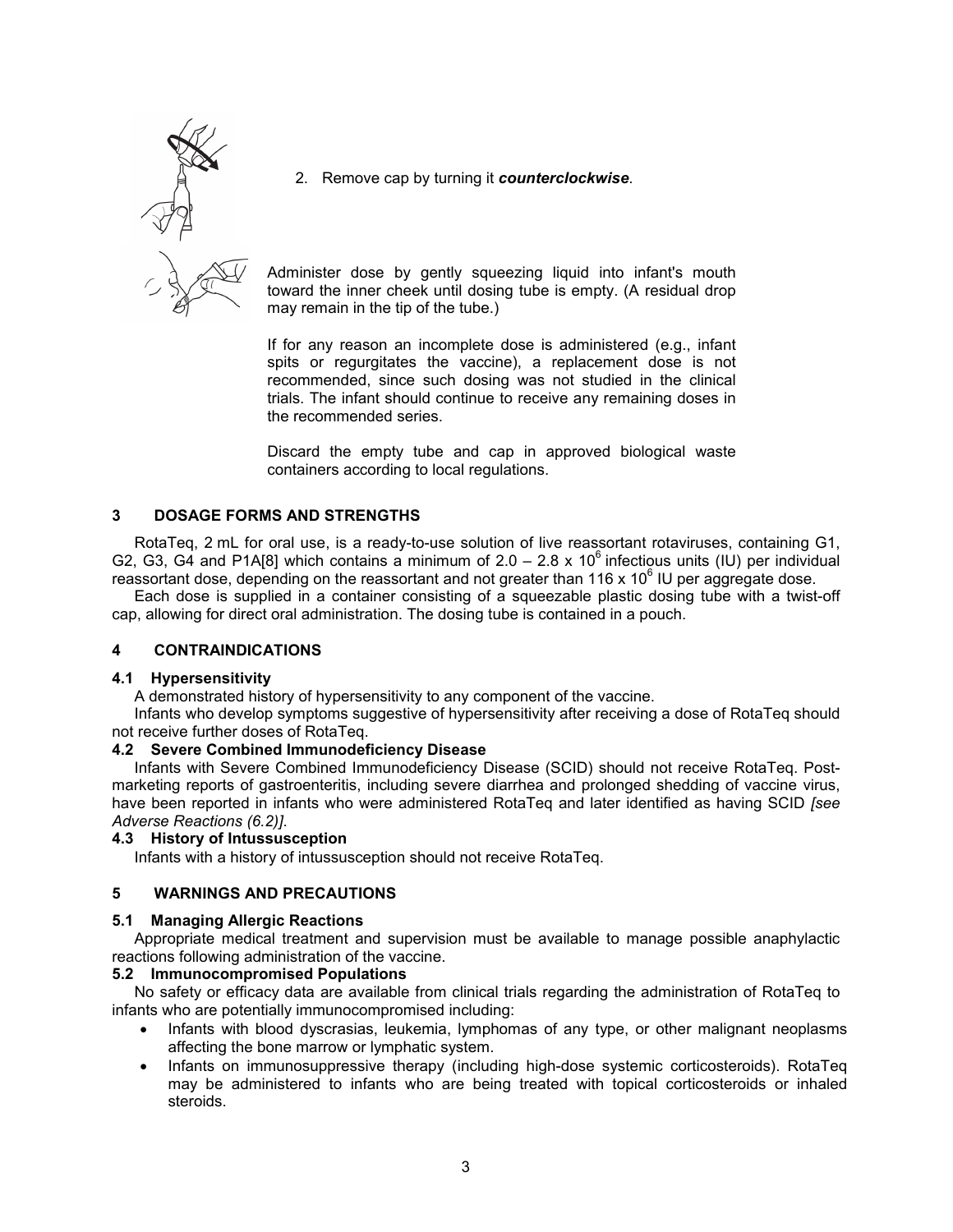- Infants with primary and acquired immunodeficiency states, including HIV/AIDS or other clinical manifestations of infection with human immunodeficiency viruses; cellular immune deficiencies; and hypogammaglobulinemic and dysgammaglobulinemic states. There are insufficient data from the clinical trials to support administration of RotaTeq to infants with indeterminate HIV status who are born to mothers with HIV/AIDS.
- Infants who have received a blood transfusion or blood products, including immunoglobulins within 42 days.

Vaccine virus transmission from vaccine recipient to non-vaccinated contacts has been reported *[see Warnings and Precautions (5.5)].*

### **5.3 Intussusception**

Following administration of a previously licensed live rhesus rotavirus reassortant vaccine, an increased risk of intussusception was observed.<sup>1</sup>

In a post-marketing observational study in the US cases of intussusception were observed in temporal association within 21 days following the first dose of RotaTeq, with a clustering of cases in the first 7 days. *[See Adverse Reactions (6.2).]*

In worldwide passive post-marketing surveillance, cases of intussusception have been reported in temporal association with RotaTeq. *[See Adverse Reactions (6.2).]*

### **5.4 Gastrointestinal Illness**

No safety or efficacy data are available for administration of RotaTeq to infants with a history of gastrointestinal disorders including infants with active acute gastrointestinal illness, infants with chronic diarrhea and failure to thrive, and infants with a history of congenital abdominal disorders, and abdominal surgery. Caution is advised when considering administration of RotaTeq to these infants.

# **5.5 Shedding and Transmission**

Shedding of vaccine virus was evaluated among a subset of subjects in the Rotavirus Efficacy and Safety Trial (Study 006, also known as REST) 4 to 6 days after each dose and among all subjects who submitted a stool antigen rotavirus positive sample at any time. RotaTeq was shed in the stools of 32 of 360 [8.9%, 95% CI (6.2%, 12.3%)] vaccine recipients tested after dose 1; 0 of 249 [0.0%, 95% CI (0.0%, 1.5%)] vaccine recipients tested after dose 2; and in 1 of 385 [0.3%, 95% CI (<0.1%, 1.4%)] vaccine recipients after dose 3. In phase 3 studies, shedding was observed as early as 1 day and as late as 15 days after a dose. Transmission of vaccine virus was not evaluated in phase 3 studies.

Transmission of vaccine virus strains from vaccinees to non-vaccinated contacts has been observed post-marketing.

The potential risk of transmission of vaccine virus should be weighed against the risk of acquiring and transmitting natural rotavirus.

Caution is advised when considering whether to administer RotaTeq to individuals with immunodeficient close contacts such as:

- Individuals with malignancies or who are otherwise immunocompromised;
- Individuals with primary immunodeficiency; or
- Individuals receiving immunosuppressive therapy.

# **5.6 Febrile Illness**

Febrile illness may be reason for delaying use of RotaTeq except when, in the opinion of the physician, withholding the vaccine entails a greater risk. Low-grade fever  $\langle$ <100.5°F [38.1°C]) itself and mild upper respiratory infection do not preclude vaccination with RotaTeq.

## **5.7 Incomplete Regimen**

The clinical studies were not designed to assess the level of protection provided by only one or two doses of RotaTeq.

## **5.8 Limitations of Vaccine Effectiveness**

RotaTeq may not protect all vaccine recipients against rotavirus.

## **5.9 Post-Exposure Prophylaxis**

No clinical data are available for RotaTeq when administered after exposure to rotavirus.

#### **6 ADVERSE REACTIONS**

#### **6.1 Clinical Studies Experience**

71,725 infants were evaluated in 3 placebo-controlled clinical trials including 36,165 infants in the group that received RotaTeq and 35,560 infants in the group that received placebo. Parents/guardians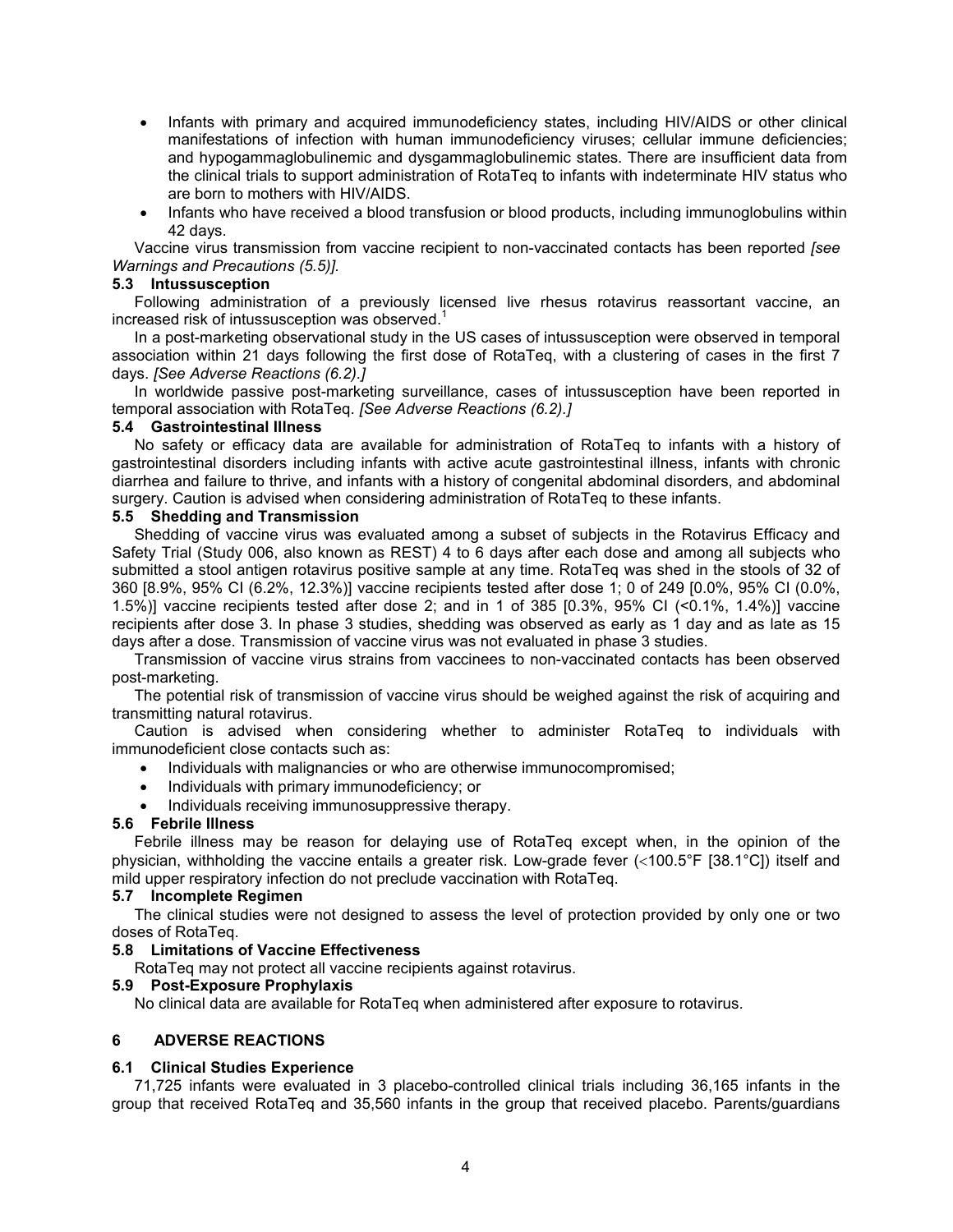were contacted on days 7, 14, and 42 after each dose regarding intussusception and any other serious adverse events. The racial distribution was as follows: White (69% in both groups); Hispanic-American (14% in both groups); Black (8% in both groups); Multiracial (5% in both groups); Asian (2% in both groups); Native American (RotaTeq 2%, placebo 1%); and Other (<1% in both groups). The gender distribution was 51% male and 49% female in both vaccination groups.

Because clinical trials are conducted under conditions that may not be typical of those observed in clinical practice, the adverse reaction rates presented below may not be reflective of those observed in clinical practice.

## Serious Adverse Events

Serious adverse events occurred in 2.4% of recipients of RotaTeq when compared to 2.6% of placebo recipients within the 42-day period of a dose in the phase 3 clinical studies of RotaTeq. The most frequently reported serious adverse events for RotaTeq compared to placebo were:

| bronchiolitis           | (0.6% RotaTeg vs. 0.7% Placebo),       |
|-------------------------|----------------------------------------|
| gastroenteritis         | (0.2% RotaTeq vs. 0.3% Placebo),       |
| pneumonia               | (0.2% RotaTeg vs. 0.2% Placebo),       |
| fever                   | (0.1% RotaTeq vs. 0.1% Placebo), and   |
| urinary tract infection | $(0.1\%$ RotaTeg vs. $0.1\%$ Placebo). |
|                         |                                        |

# Deaths

Across the clinical studies, 52 deaths were reported. There were 25 deaths in the RotaTeq recipients compared to 27 deaths in the placebo recipients. The most commonly reported cause of death was sudden infant death syndrome, which was observed in 8 recipients of RotaTeq and 9 placebo recipients. Intussusception

In Study 006, 34,837 vaccine recipients and 34,788 placebo recipients were monitored by active surveillance to identify potential cases of intussusception at 7, 14, and 42 days after each dose, and every 6 weeks thereafter for 1 year after the first dose.

For the primary safety outcome, cases of intussusception occurring within 42 days of any dose, there were 6 cases among RotaTeq recipients and 5 cases among placebo recipients (see Table 1). The data did not suggest an increased risk of intussusception relative to placebo.

#### **Table 1: Confirmed cases of intussusception in recipients of RotaTeq as compared with placebo recipients during Study 006**

|                                                            | RotaTeg (n=34,837) | Placebo (n=34.788) |
|------------------------------------------------------------|--------------------|--------------------|
| Confirmed intussusception cases within 42 days of any dose |                    |                    |
| Relative risk (95% CI) *                                   | 1.6(0.4.6.4)       |                    |
| Confirmed intussusception cases within 365 days of dose 1  |                    | 15                 |
| Relative risk (95% CI)                                     | 0.9(0.4.1.9)       |                    |

\* Relative risk and 95% confidence interval based upon group sequential design stopping criteria employed in Study 006.

Among vaccine recipients, there were no confirmed cases of intussusception within the 42-day period after the first dose, which was the period of highest risk for the rhesus rotavirus-based product (see Table 2).

|       |         | Dose 1  | Dose 2  |         | Dose 3  |         |         | Any Dose |
|-------|---------|---------|---------|---------|---------|---------|---------|----------|
| Day   | RotaTeg | Placebo | RotaTeg | Placebo | RotaTeg | Placebo | RotaTeg | Placebo  |
| Range |         |         |         |         |         |         |         |          |
|       |         |         |         |         |         |         |         |          |
| 1-14  |         |         |         |         |         |         |         |          |
| 1-21  |         |         |         |         |         |         |         |          |
| 1-42  |         |         |         |         |         |         |         |          |

**Table 2: Intussusception cases by day range in relation to dose in Study 006**

All of the children who developed intussusception recovered without sequelae with the exception of a 9-month-old male who developed intussusception 98 days after dose 3 and died of post-operative sepsis. There was a single case of intussusception among 2,470 recipients of RotaTeq in a 7-month-old male in the phase 1 and 2 studies (716 placebo recipients).

Hematochezia

Hematochezia reported as an adverse experience occurred in 0.6% (39/6,130) of vaccine and 0.6% (34/5,560) of placebo recipients within 42 days of any dose. Hematochezia reported as a serious adverse experience occurred in <0.1% (4/36,150) of vaccine and <0.1% (7/35,536) of placebo recipients within 42 days of any dose.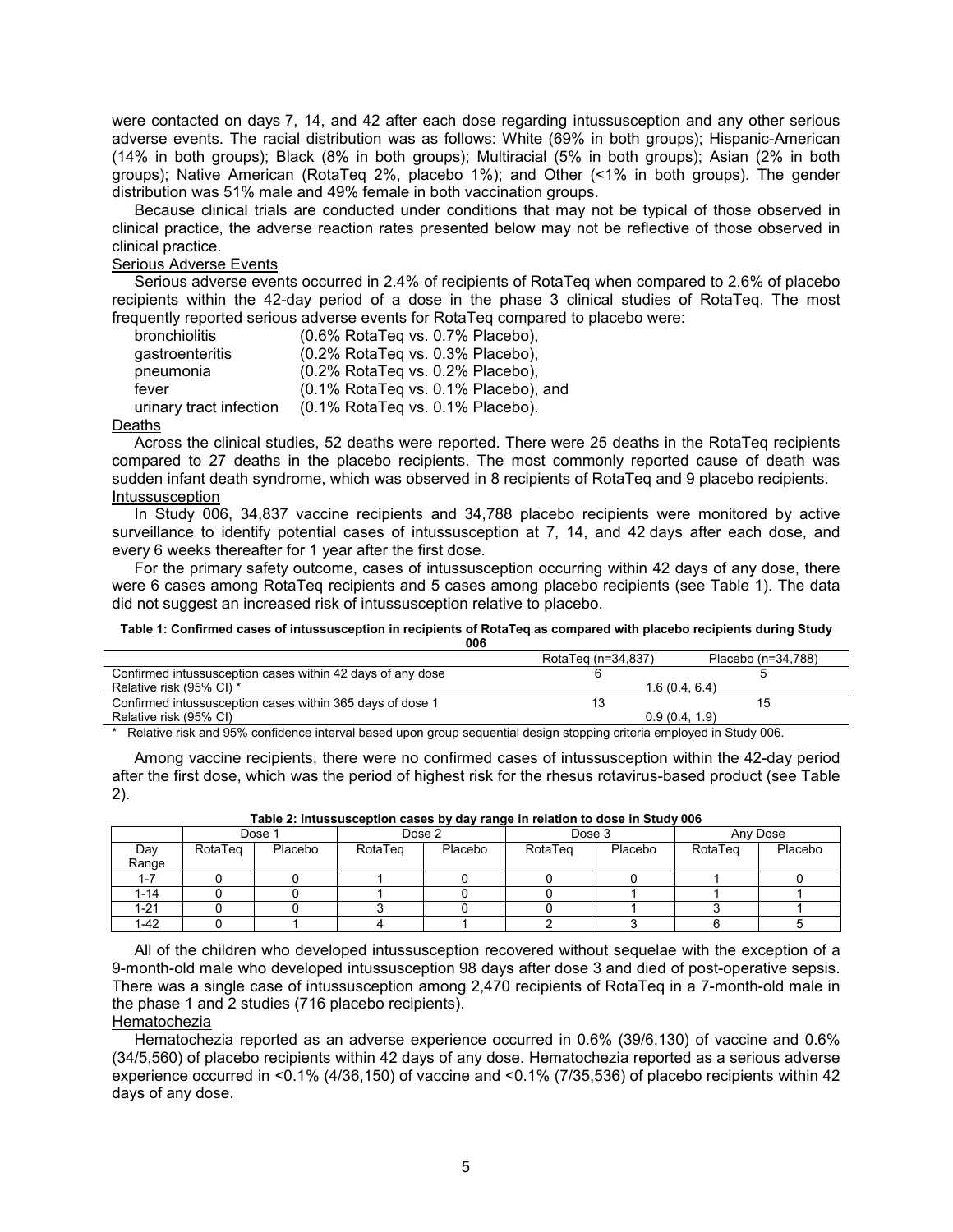#### Seizures

All seizures reported in the phase 3 trials of RotaTeq (by vaccination group and interval after dose) are shown in Table 3.

| Table 3: Seizures reported by day range in relation to any dose in the phase 3 trials of RotaTeg |  |  |     |  |  |
|--------------------------------------------------------------------------------------------------|--|--|-----|--|--|
| Day range                                                                                        |  |  |     |  |  |
| RotaTeg                                                                                          |  |  | ن ن |  |  |
| Placebo                                                                                          |  |  |     |  |  |

Seizures reported as serious adverse experiences occurred in <0.1% (27/36,150) of vaccine and <0.1% (18/35,536) of placebo recipients (not significant). Ten febrile seizures were reported as serious adverse experiences, 5 were observed in vaccine recipients and 5 in placebo recipients. Kawasaki Disease

In the phase 3 clinical trials, infants were followed for up to 42 days of vaccine dose. Kawasaki disease was reported in 5 of 36,150 vaccine recipients and in 1 of 35,536 placebo recipients with unadjusted relative risk 4.9 (95% CI 0.6, 239.1).

# Most Common Adverse Events

## Solicited Adverse Events

Detailed safety information was collected from 11,711 infants (6,138 recipients of RotaTeq) which included a subset of subjects in Study 006 and all subjects from Studies 007 and 009 (Detailed Safety Cohort). A Vaccination Report Card was used by parents/guardians to record the child's temperature and any episodes of diarrhea and vomiting on a daily basis during the first week following each vaccination. Table 4 summarizes the frequencies of these adverse events and irritability.

**Table 4: Solicited adverse experiences within the first week after doses 1, 2, and 3 (Detailed Safety Cohort)**

| Adverse experience    | Dose 1      |             |           | Dose 2    |           | Dose 3    |
|-----------------------|-------------|-------------|-----------|-----------|-----------|-----------|
|                       | RotaTeg     | Placebo     | RotaTeg   | Placebo   | RotaTeg   | Placebo   |
|                       | $n = 5.616$ | $n=5.077$   | $n=5.215$ | $n=4.725$ | n=4.865   | n=4,382   |
| Elevated temperature* | 17.1%       | 16.2%       | 20.0%     | 19.4%     | 18.2%     | 17.6%     |
|                       | $n=6.130$   | $n = 5.560$ | $n=5.703$ | $n=5.173$ | $n=5.496$ | $n=4.989$ |
| Vomiting              | 6.7%        | 5.4%        | 5.0%      | 4.4%      | $3.6\%$   | 3.2%      |
| Diarrhea              | 10.4%       | 9.1%        | 8.6%      | 6.4%      | 6.1%      | 5.4%      |
| Irritability          | 7.1%        | 7.1%        | 6.0%      | 6.5%      | 4.3%      | 4.5%      |

Temperature ≥100.5°F [38.1°C] rectal equivalent obtained by adding 1 degree F to otic and oral temperatures and 2 degrees F to axillary temperatures

#### Other Adverse Events

Parents/guardians of the 11,711 infants were also asked to report the presence of other events on the Vaccination Report Card for 42 days after each dose.

Fever was observed at similar rates in vaccine (N=6,138) and placebo (N=5,573) recipients (42.6% vs. 42.8%). Adverse events that occurred at a statistically higher incidence (i.e., 2-sided p-value <0.05) within the 42 days of any dose among recipients of RotaTeq as compared with placebo recipients are shown in Table 5.

**Table 5: Adverse events that occurred at a statistically higher incidence within 42 days of any dose among recipients of RotaTeq as compared with placebo recipients**

|                 | RotaTeg       | Placebo       |
|-----------------|---------------|---------------|
| Adverse event   | $N = 6,138$   | $N = 5,573$   |
|                 | $n$ (%)       | $n$ (%)       |
| Diarrhea        | 1,479 (24.1%) | 1,186 (21.3%) |
| Vomiting        | 929 (15.2%)   | 758 (13.6%)   |
| Otitis media    | 887 (14.5%)   | 724 (13.0%)   |
| Nasopharyngitis | 422 (6.9%)    | $325(5.8\%)$  |
| Bronchospasm    | 66 (1.1%)     | 40 (0.7%)     |

#### Safety in Pre-Term Infants

RotaTeq or placebo was administered to 2,070 pre-term infants (25 to 36 weeks gestational age, median 34 weeks) according to their age in weeks since birth in Study 006. All pre-term infants were followed for serious adverse experiences; a subset of 308 infants was monitored for all adverse experiences. There were 4 deaths throughout the study, 2 among vaccine recipients (1 SIDS and 1 motor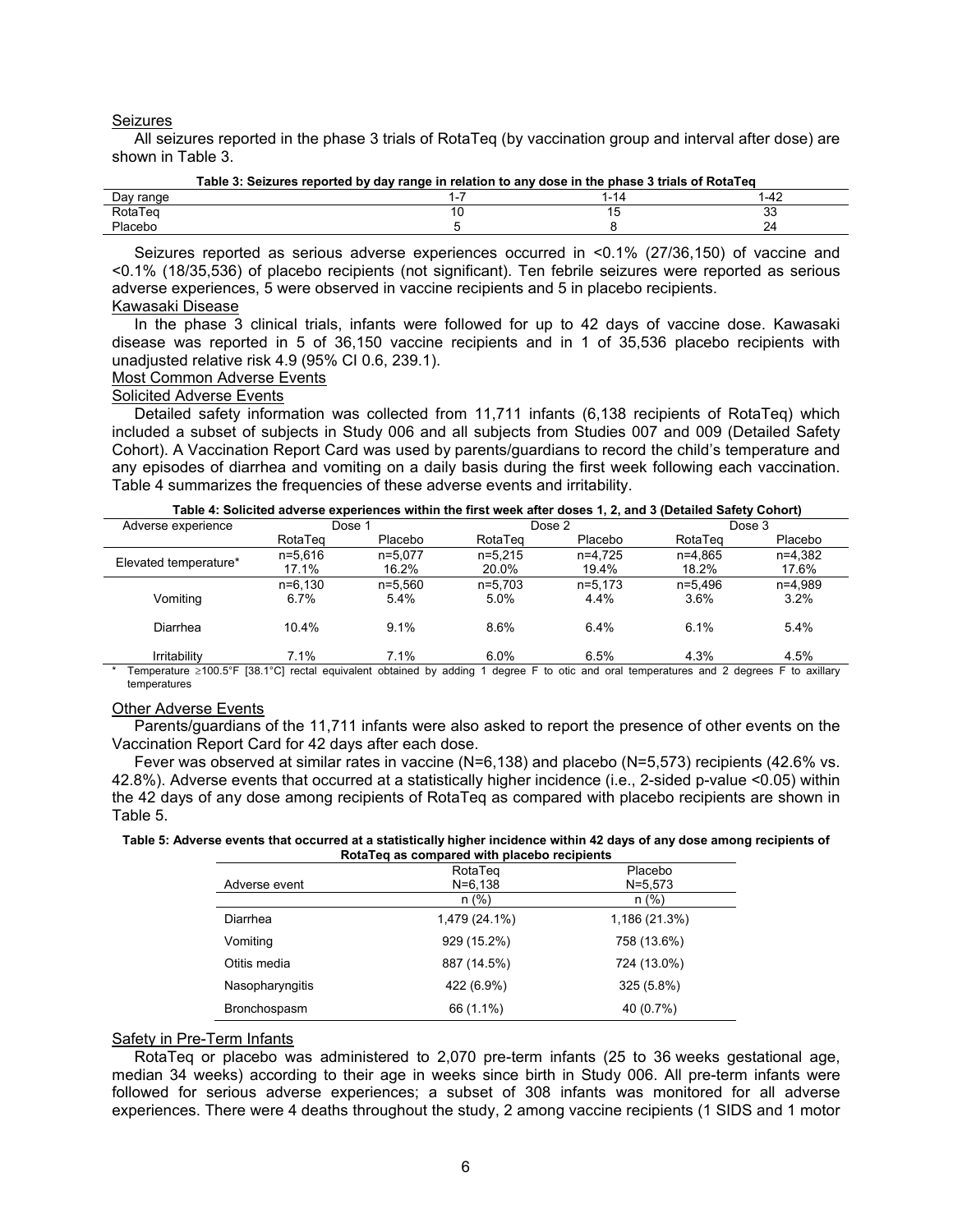vehicle accident) and 2 among placebo recipients (1 SIDS and 1 unknown cause). No cases of intussusception were reported. Serious adverse experiences occurred in 5.5% of vaccine and 5.8% of placebo recipients. The most common serious adverse experience was bronchiolitis, which occurred in 1.4% of vaccine and 2.0% of placebo recipients. Parents/guardians were asked to record the child's temperature and any episodes of vomiting and diarrhea daily for the first week following vaccination. The frequencies of these adverse experiences and irritability within the week after dose 1 are summarized in Table 6.

| rapie of Ochelled adverse experiences within the mot week of doses if z, and o among pre-term miants |           |           |           |           |           |           |
|------------------------------------------------------------------------------------------------------|-----------|-----------|-----------|-----------|-----------|-----------|
|                                                                                                      | Dose 1    |           |           | Dose 2    |           | Dose 3    |
| Adverse event                                                                                        | RotaTeg   | Placebo   | RotaTeg   | Placebo   | RotaTeg   | Placebo   |
|                                                                                                      | $N = 127$ | $N = 133$ | $N = 124$ | $N = 121$ | $N = 115$ | $N = 108$ |
| Elevated temperature*                                                                                | 18.1%     | 17.3%     | 25.0%     | 28.1%     | 14.8%     | 20.4%     |
|                                                                                                      | $N = 154$ | $N = 154$ | $N = 137$ | $N = 137$ | $N = 135$ | $N = 129$ |
| Vomiting                                                                                             | 5.8%      | 7.8%      | 2.9%      | 2.2%      | 4.4%      | 4.7%      |
| Diarrhea                                                                                             | 6.5%      | 5.8%      | 7.3%      | 7.3%      | 3.7%      | 3.9%      |
| Irritability                                                                                         | 3.9%      | 5.2%      | 2.9%      | 4.4%      | 8.1%      | 5.4%      |

**Table 6: Solicited adverse experiences within the first week of doses 1, 2, and 3 among pre-term infants**

\* Temperature ≥100.5°F [38.1°C] rectal equivalent obtained by adding 1 degree F to otic and oral temperatures and 2 degrees F to axillary temperatures

#### **6.2 Post-Marketing Experience**

The following adverse events have been identified during post-approval use of RotaTeq from reports to the Vaccine Adverse Event Reporting System (VAERS).

Reporting of adverse events following immunization to VAERS is voluntary, and the number of doses of vaccine administered is not known; therefore, it is not always possible to reliably estimate the adverse event frequency or establish a causal relationship to vaccine exposure using VAERS data.

In post-marketing experience, the following adverse events have been reported following the use of RotaTeq:

*Immune system disorders:*

Anaphylactic reaction

*Gastrointestinal disorders:*

Intussusception (including death)

Hematochezia

Gastroenteritis with vaccine viral shedding in infants with Severe Combined Immunodeficiency Disease (SCID)

*Skin and subcutaneous tissue disorders:*

Urticaria

Angioedema

*Infections and infestations:*

Kawasaki disease

Transmission of vaccine virus strains from vaccine recipient to non-vaccinated contacts.

Post-Marketing Observational Safety Surveillance Studies

The temporal association between vaccination with RotaTeq and intussusception was evaluated in the Post-licensure Rapid Immunization Safety Monitoring (PRISM) program<sup>2</sup>, an electronic active surveillance program comprised of 3 US health insurance plans.

More than 1.2 million RotaTeq vaccinations (507,000 of which were first doses) administered to infants 5 through 36 weeks of age were evaluated. From 2004 through 2011, potential cases of intussusception in either the inpatient or emergency department setting and vaccine exposures were identified through electronic procedure and diagnosis codes. Medical records were reviewed to confirm intussusception and rotavirus vaccination status.

The risk of intussusception was assessed using self-controlled risk interval and cohort designs, with adjustment for age. Risk windows of 1-7 and 1-21 days were evaluated. Cases of intussusception were observed in temporal association within 21 days following the first dose of RotaTeq, with a clustering of cases in the first 7 days. Based on the results, approximately 1 to 1.5 excess cases of intussusception occur per 100,000 vaccinated US infants within 21 days following the first dose of RotaTeq. In the first year of life, the background rate of intussusception hospitalizations in the US has been estimated to be approximately 34 per 100,000 infants. $3$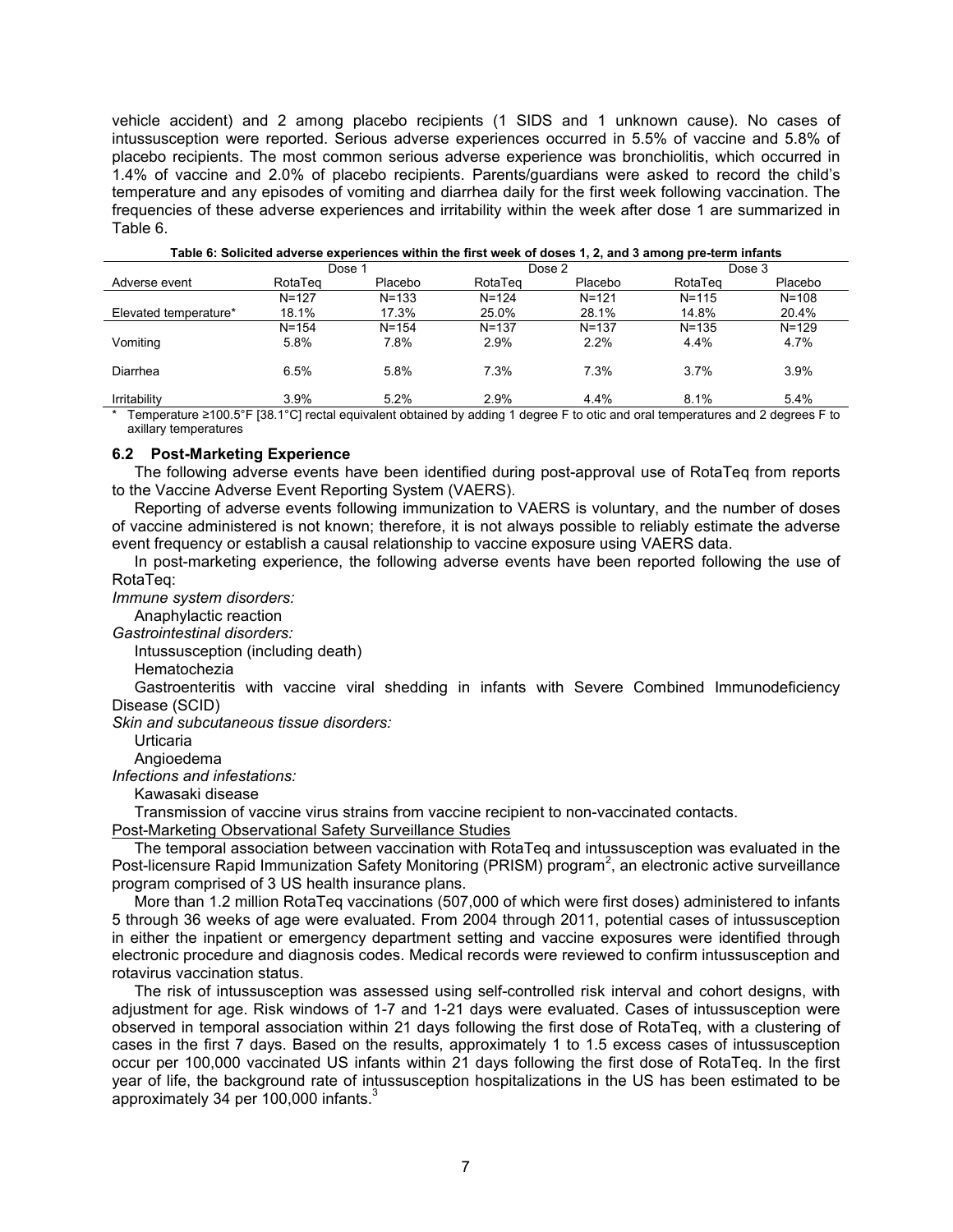In an earlier prospective post-marketing observational cohort study conducted using a large US medical claims database, the risks of intussusception or Kawasaki disease resulting in emergency department visits or hospitalizations during the 30 days following any dose of vaccine were analyzed among 85,150 infants receiving one or more doses of RotaTeq from February 2006 through March 2009. Medical charts were reviewed to confirm these diagnoses. Evaluation included concurrent (n = 62,617) and historical (n=100,000 from 2001-2005) control groups of infants who received diphtheria, tetanus and acellular pertussis vaccine (DTaP) but not RotaTeq.

Confirmed intussusception cases in the RotaTeq group were compared with those in the concurrent DTaP control group and in the historical control group. The data were analyzed post-dose 1 and post any dose, in both 7 day and 30 day risk windows. A statistically significant increased risk of intussusception after RotaTeq vaccination was not observed.

One confirmed case of Kawasaki disease (23 days post-dose 3) was identified among infants vaccinated with RotaTeq and one confirmed case of Kawasaki disease (22 days post-dose 2) was identified among concurrent DTaP controls (relative risk = 0.7; 95% CI: 0.01-55.56).

In addition, general safety was monitored by electronic search of the automated records database for all emergency department visits and hospitalizations in the 30-day period after each dose of RotaTeq compared with: 1) days 31-60 after each dose of RotaTeq (self-matched controls) and 2) the 30-day period after each dose of DTaP vaccine (historical control subset from 2004-2005, n=40,000). In safety analyses which evaluated multiple follow-up windows after vaccination (days: 0-7, 1-7, 8-14 and 0-30), no safety concerns were identified for infants vaccinated with RotaTeq when compared with self-matched controls and the historical control subset.

## Reporting Adverse Events

Parents or guardians should be instructed to report any adverse reactions to their health care provider. Health care providers should report all adverse events to the U.S. Department of Health and Human Services' Vaccine Adverse Events Reporting System (VAERS).

VAERS accepts all reports of suspected adverse events after the administration of any vaccine, including but not limited to the reporting of events required by the National Childhood Vaccine Injury Act of 1986. For information or a copy of the vaccine reporting form, call the VAERS toll-free number at 1- 800-822-7967 or report on line to **www.vaers.hhs.gov**. 4

# **7 DRUG INTERACTIONS**

Immunosuppressive therapies including irradiation, antimetabolites, alkylating agents, cytotoxic drugs and corticosteroids (used in greater than physiologic doses), may reduce the immune response to vaccines.

# **7.1 Concomitant Vaccine Administration**

In clinical trials, RotaTeq was administered concomitantly with diphtheria and tetanus toxoids and acellular pertussis (DTaP), inactivated poliovirus vaccine (IPV), H. influenzae type b conjugate (Hib), hepatitis B vaccine, and pneumococcal conjugate vaccine *[see Clinical Studies (14)]*. The safety data available are in the ADVERSE REACTIONS section *[see Adverse Reactions (6.1)]*. There was no evidence for reduced antibody responses to the vaccines that were concomitantly administered with RotaTeq.

# **8 USE IN SPECIFIC POPULATIONS**

## **8.1 Pregnancy**

RotaTeq is not approved for individuals 32 weeks of age and older. No human or animal data are available to assess vaccine-associated risks in pregnancy.

## **8.2 Lactation**

No human or animal data are available to assess the impact of RotaTeq on milk production, its presence in breast milk, or its effect on the breastfed infant.

# **8.4 Pediatric Use**

Safety and effectiveness of RotaTeq have not been established in infants less than 6 weeks of age or greater than 32 weeks of age.

Data are available from clinical studies to support the use of RotaTeq in pre-term infants according to their age in weeks since birth *[see Adverse Reactions (6.1)].*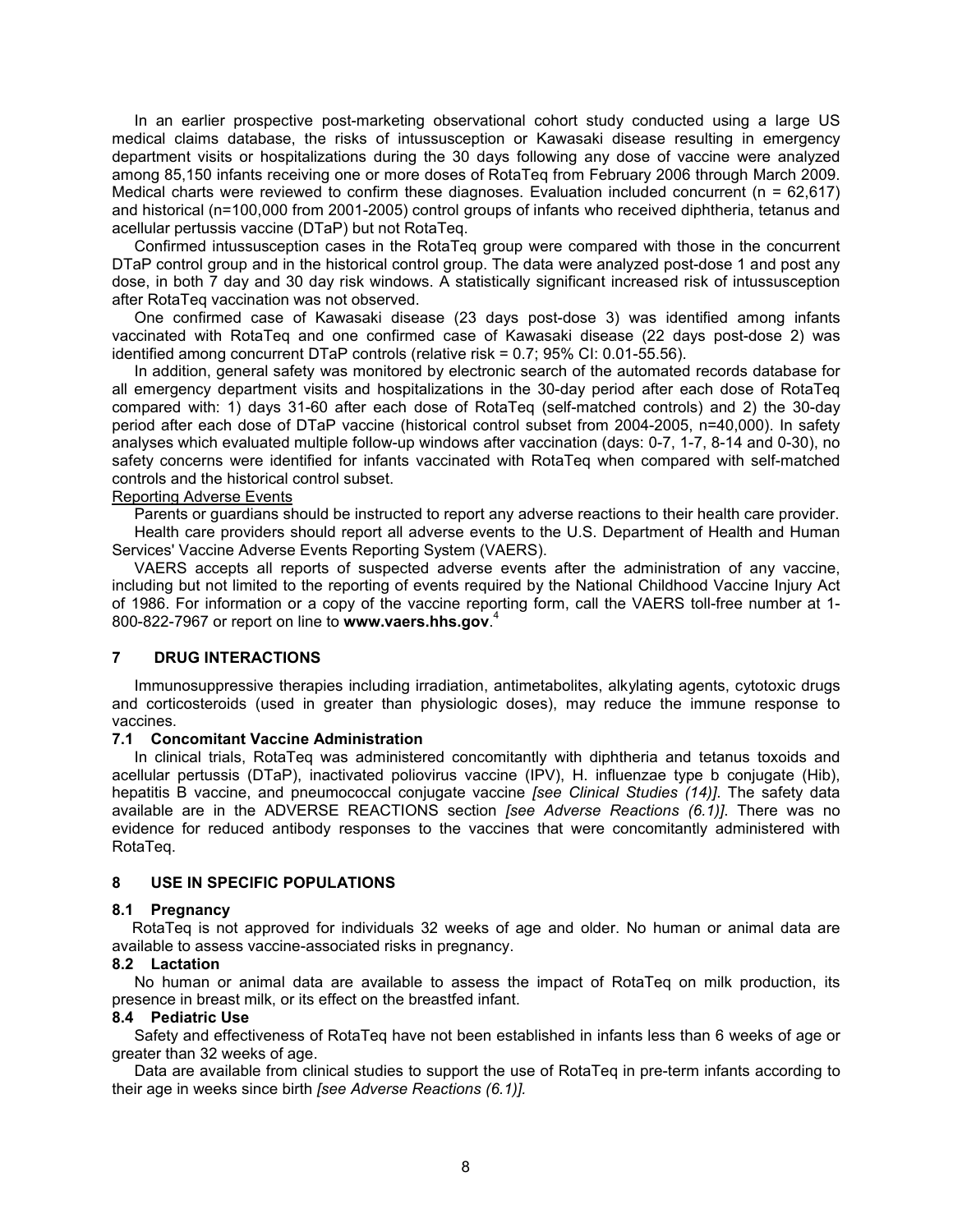Data are available from clinical studies to support the use of RotaTeq in infants with controlled gastroesophageal reflux disease.

# **10 OVERDOSAGE**

There have been post-marketing reports of infants who received more than one dose or a replacement dose of RotaTeq after regurgitation *[see Dosage and Administration (2.2)]*. In limited post-marketing experience of reported overdosage, the adverse events reported after incorrect administration of higher than recommended doses of RotaTeq were similar to adverse events observed with the approved dosage and schedule.

# **11 DESCRIPTION**

RotaTeq is a live, oral pentavalent vaccine that contains 5 live reassortant rotaviruses. The rotavirus parent strains of the reassortants were isolated from human and bovine hosts. Four reassortant rotaviruses express one of the outer capsid proteins (G1, G2, G3, or G4) from the human rotavirus parent strain and the attachment protein (type P7) from the bovine rotavirus parent strain. The fifth reassortant virus expresses the attachment protein, P1A (genotype P[8]), herein referred to as type P1A[8], from the human rotavirus parent strain and the outer capsid protein of type G6 from the bovine rotavirus parent strain (see Table 7).

| Table 7        |                             |                         |                            |                          |  |  |  |
|----------------|-----------------------------|-------------------------|----------------------------|--------------------------|--|--|--|
|                | Human Rotavirus             | <b>Bovine Rotavirus</b> | Reassortant Outer Surface  |                          |  |  |  |
|                | <b>Parent Strains</b>       | Parent Strain and       | <b>Protein Composition</b> |                          |  |  |  |
| Name of        | and Outer Surface           | Outer Surface Protein   | (Human Rotavirus           | Minimum Dose Levels      |  |  |  |
| Reassortant    | <b>Protein Compositions</b> | Composition             | Component in Bold)         | $(106$ infectious units) |  |  |  |
| G1             | WI79 - G1P1A[8]             |                         | G1P7[5]                    | 2.2                      |  |  |  |
| G <sub>2</sub> | $SC2 - G2P2[6]$             |                         | G2P7[5]                    | 2.8                      |  |  |  |
| G <sub>3</sub> | WI78 - G3P1A[8]             | WC3 - G6, P7[5]         | G3P7[5]                    | 2.2                      |  |  |  |
| G4             | $BrB - G4P2[6]$             |                         | G4P7[5]                    | 2.0                      |  |  |  |
| P1A[8]         | WI79 - G1P1A[8]             |                         | G6P1A[8]                   | 2.3                      |  |  |  |

The reassortants are propagated in Vero cells using standard cell culture techniques in the absence of antifungal agents.

The reassortants are suspended in a buffered stabilizer solution. Each vaccine dose contains sucrose, sodium citrate, sodium phosphate monobasic monohydrate, sodium hydroxide, polysorbate 80, cell culture media, and trace amounts of fetal bovine serum. RotaTeq contains no preservatives.

In the manufacturing process for RotaTeq, a porcine-derived material is used. DNA from porcine circoviruses (PCV) 1 and 2 has been detected in RotaTeq. PCV-1 and PCV-2 are not known to cause disease in humans.

RotaTeq is a pale yellow clear liquid that may have a pink tint.

The plastic dosing tube and cap do not contain latex.

# **12 CLINICAL PHARMACOLOGY**

Rotavirus is a leading cause of severe acute gastroenteritis in infants and young children, with over 95% of these children infected by the time they are 5 years old.<sup>5</sup> The most severe cases occur among infants and young children between 6 months and 24 months of age. $6$ 

## **12.1 Mechanism of Action**

The exact immunologic mechanism by which RotaTeq protects against rotavirus gastroenteritis is unknown *[see Clinical Studies (14.6)]*. RotaTeq is a live viral vaccine that replicates in the small intestine and induces immunity.

# **13 NONCLINICAL TOXICOLOGY**

# **13.1 Carcinogenesis, Mutagenesis, Impairment of Fertility**

RotaTeq has not been evaluated for its carcinogenic or mutagenic potential or its potential to impair fertility.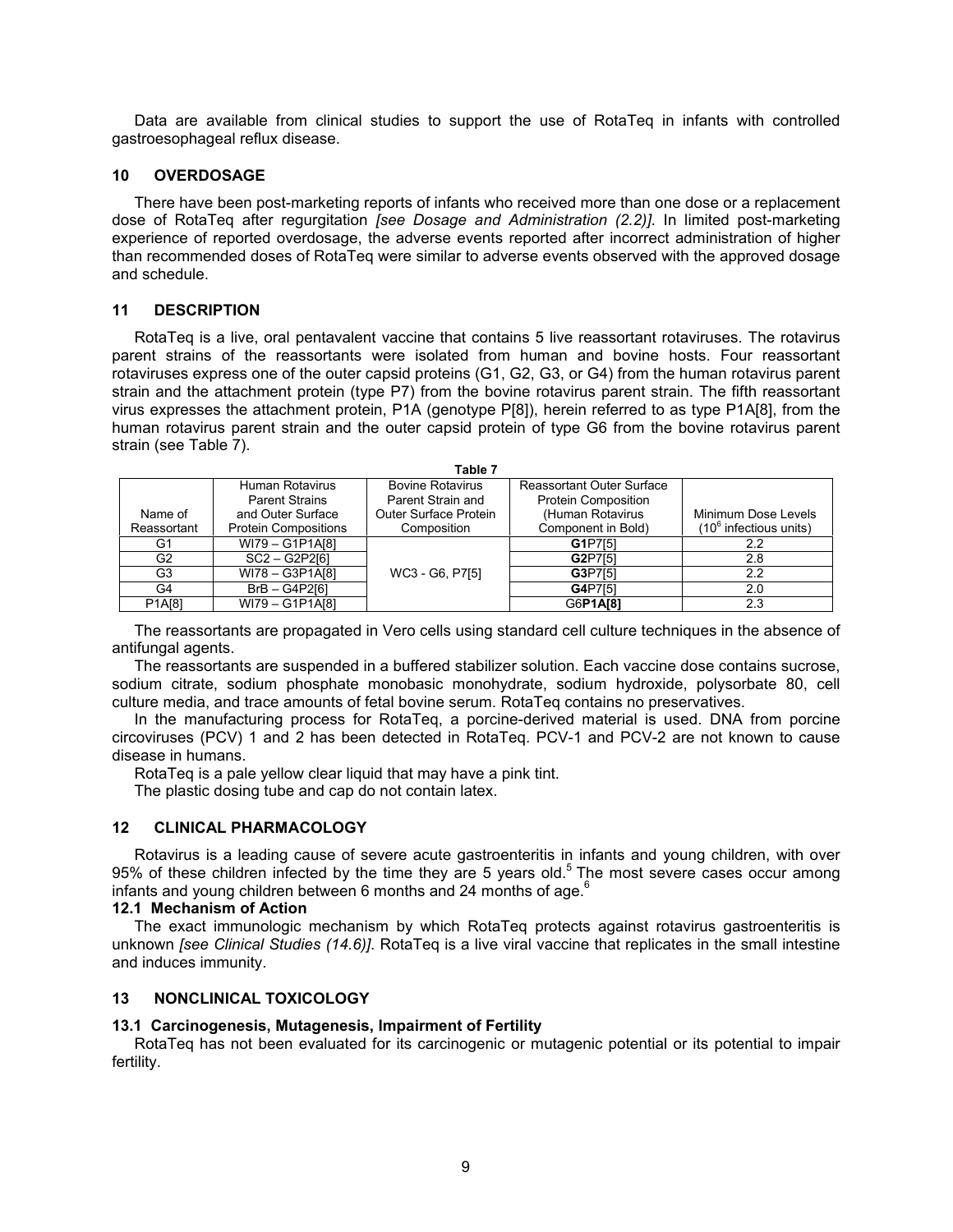#### **14 CLINICAL STUDIES**

Overall, 73,086 infants were randomized in 4 placebo-controlled, phase 3 studies conducted in 12 countries on 4 continents. The data demonstrating the efficacy of RotaTeq in preventing rotavirus gastroenteritis come from 7,744 of these infants from the US (including Navajo and White Mountain Apache Nations), Finland, and Japan who were enrolled in 3 of these studies: Study 006, Study 007, and Study 029. A fourth trial, Study 009, provided clinical evidence supporting the consistency of manufacture and contributed data to the overall safety evaluation.

The racial distribution of the efficacy subset was as follows: White (RotaTeq 61%, placebo 62%); Hispanic-American (RotaTeq 9%, placebo 8%); Black (2% in both groups); Multiracial (4% in both groups); Asian (10% in both groups); Native American (13% in both groups); and Other (<1% in both groups). The gender distribution was 52% male and 48% female in both vaccination groups.

The efficacy evaluations in these studies included: 1) Prevention of any grade of severity of rotavirus gastroenteritis; 2) Prevention of severe rotavirus gastroenteritis, as defined by a clinical scoring system; and 3) Reduction in hospitalizations due to rotavirus gastroenteritis.

The vaccine was given as a three-dose series to healthy infants with the first dose administered between 6 and 12 weeks of age and followed by two additional doses administered at 4- to 10-week intervals. The age of infants receiving the third dose was 32 weeks of age or less. Oral polio vaccine administration was not permitted; however, other childhood vaccines could be concomitantly administered. Breast-feeding was permitted in all studies.

The case definition for rotavirus gastroenteritis used to determine vaccine efficacy required that a subject meet both of the following clinical and laboratory criteria: (1) greater than or equal to 3 watery or looser-than-normal stools within a 24-hour period and/or forceful vomiting; and (2) rotavirus antigen detection by enzyme immunoassay (EIA) in a stool specimen taken within 14 days of onset of symptoms. The severity of rotavirus acute gastroenteritis was determined by a clinical scoring system that took into account the intensity and duration of symptoms of fever, vomiting, diarrhea, and behavioral changes.

The primary efficacy analyses included cases of rotavirus gastroenteritis caused by types G1, G2, G3, G4 (and G types containing P1A8 (in Study 029 only)) that occurred at least 14 days after the third dose through the first rotavirus season post vaccination.

Analyses were also done to evaluate the efficacy of RotaTeq against rotavirus gastroenteritis caused by any of types G1, G2, G3, and G4 (and G types containing P1A8 (in Study 029 only)) at any time following the first dose through the first rotavirus season postvaccination among infants who received at least one vaccination (Intent-to-treat, ITT).

#### **14.1 Rotavirus Efficacy and Safety Trial (Study 006)**

Primary efficacy against any grade of severity of rotavirus gastroenteritis caused by naturally occurring types G1, G2, G3, or G4 through the first rotavirus season after vaccination was 74.0% (95% CI: 66.8, 79.9) and the ITT efficacy was 60.0% (95% CI: 51.5, 67.1). Primary efficacy against severe rotavirus gastroenteritis caused by naturally occurring types G1, G2, G3, or G4 through the first rotavirus season after vaccination was 98.0% (95% CI: 88.3, 100.0), and ITT efficacy was 96.4% (95% CI: 86.2, 99.6). See Table 8.

| Table 8: Efficacy of RotaTeq against any grade of severity of and severe* G1-4 rotavirus gastroenteritis through the first |
|----------------------------------------------------------------------------------------------------------------------------|
| rotavirus season postvaccination in Study 006                                                                              |

|                       |                    | TUMVITUS SUUSUIT PUSLITUUSITIOITIIT OLUU I VUO    |              |                              |  |
|-----------------------|--------------------|---------------------------------------------------|--------------|------------------------------|--|
|                       |                    | Per Protocol                                      |              | Intent-to-Treat <sup>†</sup> |  |
|                       | RotaTeg<br>Placebo |                                                   | RotaTeg      | Placebo                      |  |
| Subjects vaccinated   | 2.834              | 2.839                                             | 2.834        | 2,839                        |  |
|                       |                    | Gastroenteritis cases                             |              |                              |  |
| Any grade of severity | 82                 | 315                                               | 150          | 371                          |  |
| Severe*               |                    | 51                                                | 2            | 55                           |  |
|                       |                    | Efficacy estimate % and (95% confidence interval) |              |                              |  |
| Any grade of severity | 74.0               |                                                   | 60.0         |                              |  |
|                       | (66.8, 79.9)       |                                                   | (51.5, 67.1) |                              |  |
| Severe*               | 98.0               |                                                   | 96.4         |                              |  |
|                       |                    | (88.3, 100.0)                                     | (86.2, 99.6) |                              |  |

\* Severe gastroenteritis defined by a clinical scoring system based on the intensity and duration

of symptoms of fever, vomiting, diarrhea, and behavioral changes

<sup>†</sup> ITT analysis includes all subjects in the efficacy cohort who received at least one dose of vaccine.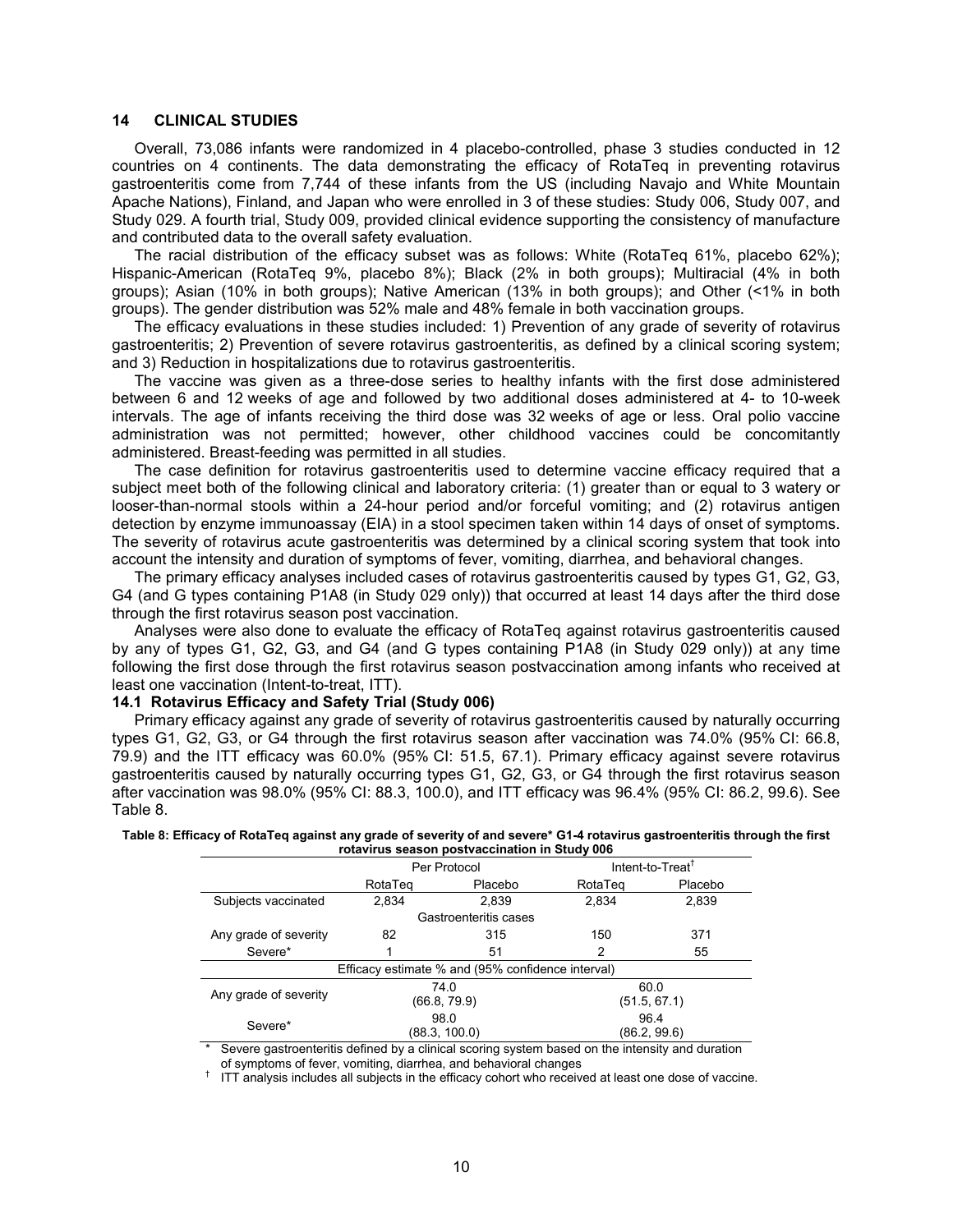The efficacy of RotaTeq against severe disease was also demonstrated by a reduction in hospitalizations for rotavirus gastroenteritis among all subjects enrolled in Study 006. RotaTeq reduced hospitalizations for rotavirus gastroenteritis caused by types G1, G2, G3, and G4 through the first two years after the third dose by 95.8% (95% CI: 90.5, 98.2). The ITT efficacy in reducing hospitalizations was 94.7% (95% CI: 89.3, 97.3) as shown in Table 9.

| Table 9: Efficacy of RotaTeg in reducing G1-4 rotavirus-related hospitalizations in Study 006 |              |         |                  |         |  |
|-----------------------------------------------------------------------------------------------|--------------|---------|------------------|---------|--|
|                                                                                               | Per Protocol |         | Intent-to-Treat* |         |  |
|                                                                                               | RotaTeg      | Placebo | RotaTeg          | Placebo |  |
| Subjects vaccinated                                                                           | 34.035       | 34.003  | 34.035           | 34.003  |  |
| Number of hospitalizations                                                                    |              | 144     | 10               | 187     |  |
| Efficacy estimate % and                                                                       | 95.8         |         | 94.7             |         |  |
| (95% confidence interval)                                                                     | (90.5, 98.2) |         | (89.3, 97.3)     |         |  |

\* ITT analysis includes all subjects who received at least one dose of vaccine.

#### **14.2 Study 007**

Primary efficacy against any grade of severity of rotavirus gastroenteritis caused by naturally occurring types G1, G2, G3, or G4 through the first rotavirus season after vaccination was 72.5% (95% CI: 50.6, 85.6) and the ITT efficacy was 58.4% (95% CI: 33.8, 74.5). Primary efficacy against severe rotavirus gastroenteritis caused by naturally occurring types G1, G2, G3, or G4 through the first rotavirus season after vaccination was 100% (95% CI: 13.0, 100.0) and ITT efficacy against severe rotavirus disease was 100% (95% CI: 30.2, 100.0) as shown in Table 10.

**Table 10: Efficacy of RotaTeq against any grade of severity of and severe\* G1-4 rotavirus gastroenteritis through the first rotavirus season postvaccination in Study 007**

|                                                   | Per Protocol |               | Intent-to-Treat <sup>T</sup> |         |  |
|---------------------------------------------------|--------------|---------------|------------------------------|---------|--|
|                                                   | RotaTeg      | Placebo       | RotaTeg                      | Placebo |  |
| Subjects vaccinated                               | 650          | 660           | 650                          | 660     |  |
| Gastroenteritis cases                             |              |               |                              |         |  |
| Any grade of severity                             | 15           | 54            | 27                           | 64      |  |
| Severe*                                           | 0            | 6             | 0                            |         |  |
| Efficacy estimate % and (95% confidence interval) |              |               |                              |         |  |
| Any grade of severity                             | 72.5         |               | 58.4                         |         |  |
|                                                   | (50.6, 85.6) |               | (33.8, 74.5)                 |         |  |
| Severe*                                           | 100.0        |               | 100.0                        |         |  |
| $\sim$ $\sim$<br>.<br>$\cdot$ .                   | .            | (13.0, 100.0) | (30.2, 100.0)                |         |  |

\* Severe gastroenteritis defined by a clinical scoring system based on the intensity and duration of symptoms of fever, vomiting, diarrhea, and behavioral change

<sup>†</sup> ITT analysis includes all subjects in the efficacy cohort who received at least one dose of vaccine.

#### **14.3 Multiple Rotavirus Seasons**

The efficacy of RotaTeq through a second rotavirus season was evaluated in a single study (Study 006). Efficacy against any grade of severity of rotavirus gastroenteritis caused by rotavirus types G1, G2, G3, and G4 through the two rotavirus seasons after vaccination was 71.3% (95% CI: 64.7, 76.9). The efficacy of RotaTeq in preventing cases occurring only during the second rotavirus season postvaccination was 62.6% (95% CI: 44.3, 75.4). The efficacy of RotaTeq beyond the second season postvaccination was not evaluated.

#### **14.4 Rotavirus Gastroenteritis Regardless of Type**

The rotavirus types identified in the efficacy subset of Study 006 and Study 007 were G1P1A[8]; G2P1[4]; G3P1A[8]; G4P1A[8]; and G9P1A[8].

In Study 006, the efficacy of RotaTeq against any grade of severity of naturally occurring rotavirus gastroenteritis regardless of type was 71.8% (95% CI: 64.5, 77.8) and efficacy against severe rotavirus disease was 98.0% (95% CI: 88.3, 99.9). The ITT efficacy starting at dose 1 was 50.9% (95% CI: 41.6, 58.9) for any grade of severity of rotavirus disease and was 96.4% (95% CI: 86.3, 99.6) for severe rotavirus disease.

In Study 007, the primary efficacy of RotaTeq against any grade of severity of rotavirus gastroenteritis regardless of type was 72.7% (95% CI: 51.9, 85.4) and efficacy against severe rotavirus disease was 100% (95% CI: 12.7, 100). The ITT efficacy starting at dose 1 was 48.0% (95% CI: 21.6, 66.1) for any grade of severity of rotavirus disease and was 100% (95% CI: 30.4, 100.0) for severe rotavirus disease.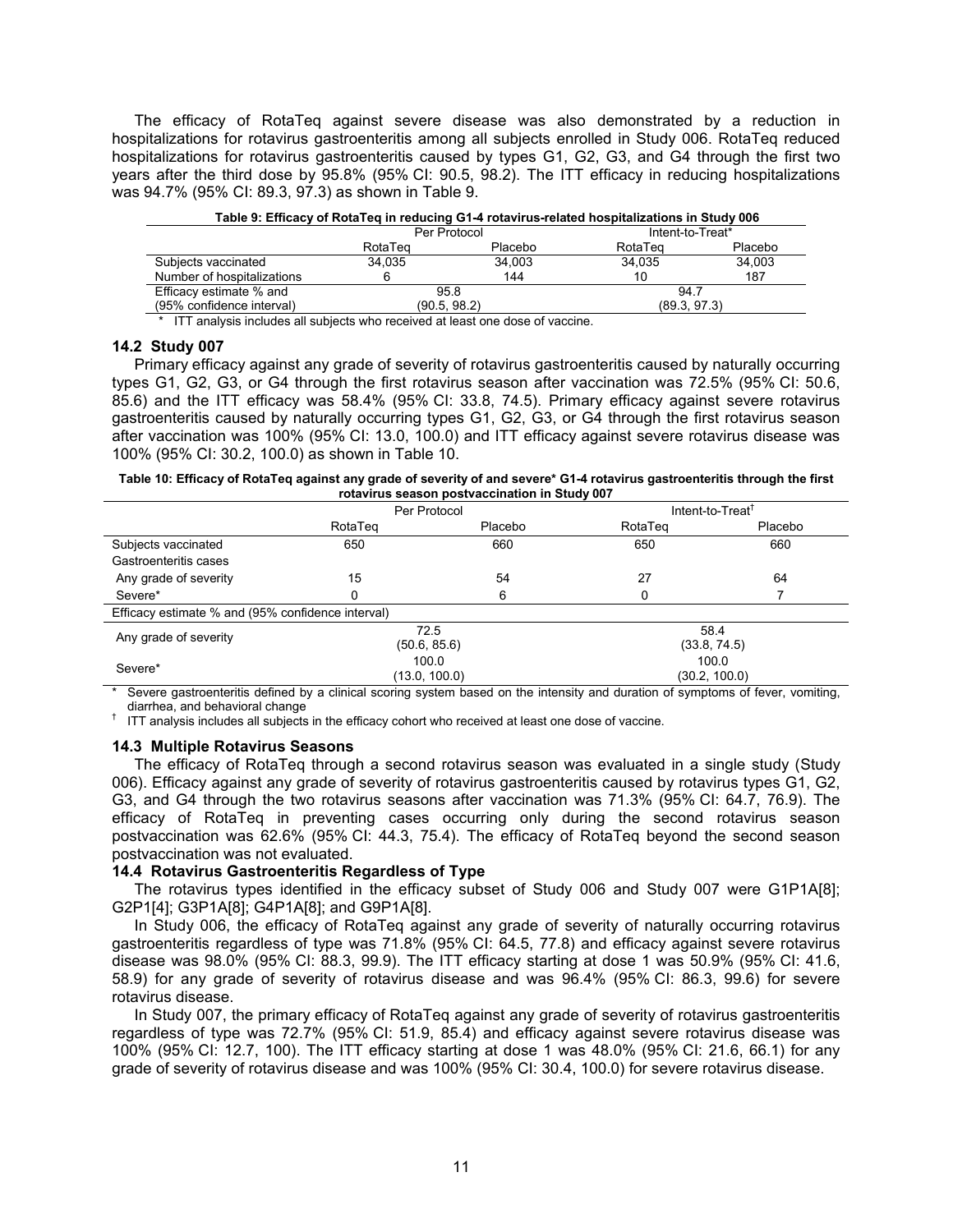### **14.5 Rotavirus Gastroenteritis by Type**

The efficacy against any grade of severity of rotavirus gastroenteritis by type was evaluated in Study 006 and Study 029. The efficacy cohort analysis from Study 006 is shown in Table 11.

|                        | Number of cases        |                        |                                         |
|------------------------|------------------------|------------------------|-----------------------------------------|
| Type identified by PCR | RotaTeg<br>$(N=2,834)$ | Placebo<br>$(N=2,839)$ | % Efficacy<br>(95% Confidence Interval) |
| G1P1A[8]               |                        | 286                    | 74.9 (67.3, 80.9)                       |
| G2P1[4]                |                        | 17                     | 63.4 (2.6, 88.2)                        |
| G3P1A[8]               |                        |                        | NS                                      |
| G4P1A[8]               |                        |                        | NS                                      |
| G9P1A[8]               |                        |                        | NS                                      |
| Unidentified*          |                        | 15                     | <b>NS</b>                               |
| N=number vaccinated    |                        |                        |                                         |

**Table 11: Type-specific efficacy of RotaTeq against any grade of severity of rotavirus gastroenteritis among infants in Study 006 efficacy cohort through the first rotavirus season postvaccination (Per Protocol)**

NS=not significant

Includes rotavirus antigen-positive samples in which the specific type could not be identified by PCR

Additional analyses were conducted to evaluate efficacy in the prevention of rotavirus gastroenteritis due to G9P1A[8].

- In Study 029 (a Phase 3 randomized, blinded, placebo-controlled study conducted in Japan), efficacy on the pre-specified primary endpoint (rotavirus gastroenteritis caused by G1, G2, G3, G4, and G-serotypes associated with serotype P1A[8] (e.g., G9)) was 74.5% (95% CI: 39.9, 90.6). G9P1A[8]-associated gastroenteritis was observed in 0/356 and 5/354 subjects in the RotaTeq and placebo groups, respectively (100% (95% CI: -9.0, 100)).
- In a post hoc analysis of health care utilization data from 68,038 infants (RotaTeq 34,035 and placebo 34,003) in Study 006, using a case definition that included culture confirmation, hospitalization and emergency departments visits for rotavirus gastroenteritis, cases due to G9P1A[8] were reduced (RotaTeq 0 cases: placebo 14 cases) by 100% (95% CI: 69.6, 100.0).

#### **14.6 Immunogenicity**

A relationship between antibody responses to RotaTeq and protection against rotavirus gastroenteritis has not been established. In phase 3 studies, 92.9% to 100% of 439 recipients of RotaTeq achieved a 3fold or more rise in serum anti-rotavirus IgA after a three-dose regimen when compared to 12.3%-20.0% of 397 placebo recipients.

#### **15 REFERENCES**

- 1. Murphy TV, Gargiullo PM, Massoudi MS et al. Intussusception among infants given an oral rotavirus vaccine. N Engl J Med 2001;344:564-572.
- 2. Yih WK, Lieu TA, Kulldorff M, et al. Intussusception risk after rotavirus vaccination in US infants. Mini-Sentinel. www.minisentinel.org.
- 3. Tate JE, Simonsen L, Viboud C, et al. Trends in intussusception hospitalizations among US infants, 1993-2004: implications for monitoring the safety of the new rotavirus vaccination program. Pediatrics 2008;121(5):e1125-e1132.
- 4. Centers for Disease Control and Prevention. General recommendations on immunization: recommendations of the Advisory Committee on Immunization Practices (ACIP) and the American Academy of Family Physicians (AAFP). MMWR 2002;51(RR-2):1-35.
- 5. Parashar UD et al. Global illness and deaths caused by rotavirus disease in children. Emerg Infect Dis 2003;9(5):565-572.
- 6. Parashar UD, Holman RC, Clarke MJ, Bresee JS, Glass RI. Hospitalizations associated with rotavirus diarrhea in the United States, 1993 through 1995: surveillance based on the new ICD-9-CM rotavirus-specific diagnostic code. J Infect Dis 1998;177:13-7.

#### **16 HOW SUPPLIED/STORAGE AND HANDLING**

RotaTeq, 2 mL, a solution for oral use, is a pale yellow clear liquid that may have a pink tint. It is supplied as follows:

**NDC** 0006-4047-41 package of 10 individually pouched single-dose tubes.

**NDC** 0006-4047-20 package of 25 individually pouched single-dose tubes.

The plastic dosing tube and cap do not contain latex.